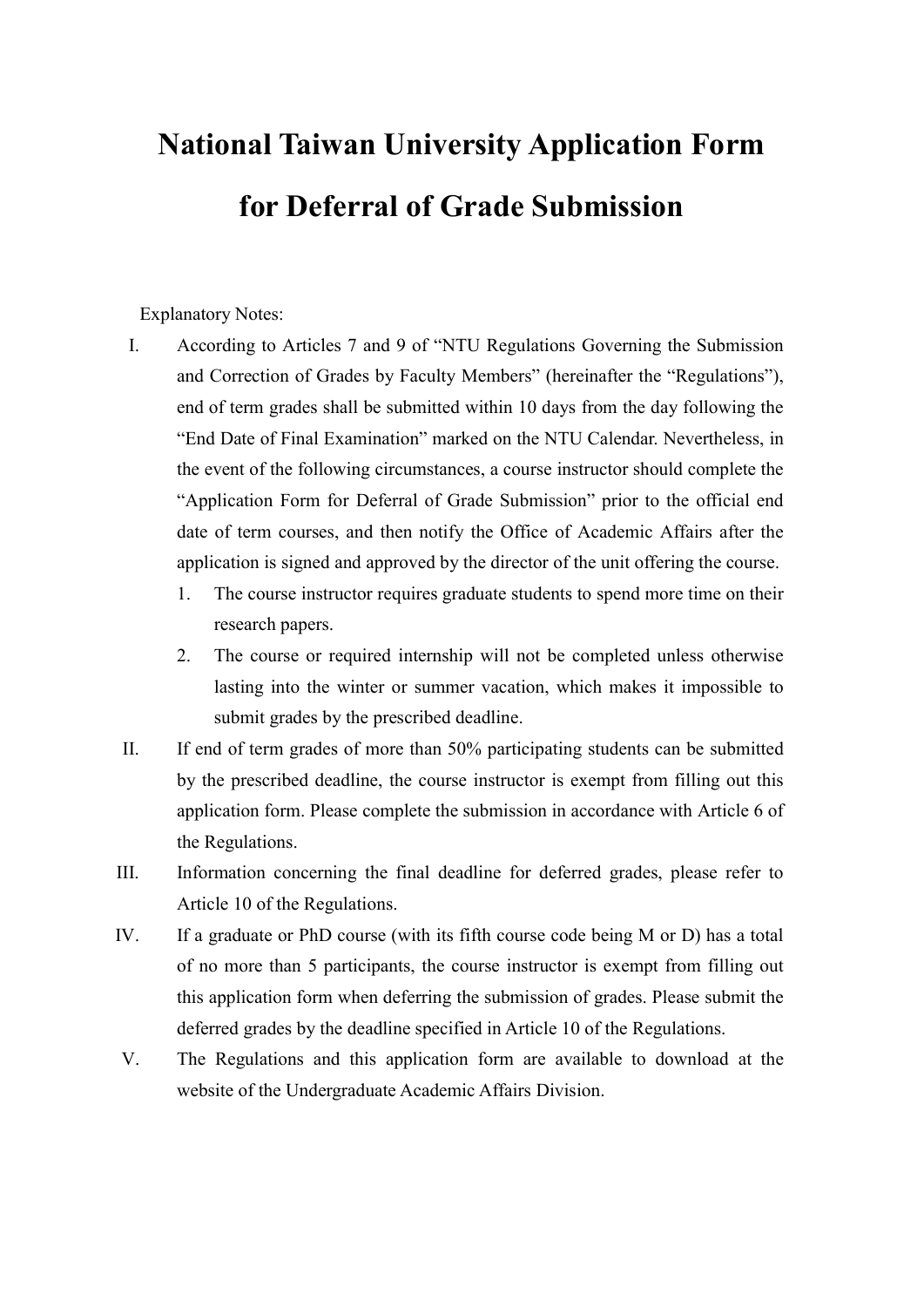| Instructor's Name                                                                  |                                                                                                                                                                                                                                                                                                                                                                                                                                                                                                                                                                                                               | Application<br>Date         | Date<br>Month<br>Year                                                                                                                                                                                                                                                                                                       |
|------------------------------------------------------------------------------------|---------------------------------------------------------------------------------------------------------------------------------------------------------------------------------------------------------------------------------------------------------------------------------------------------------------------------------------------------------------------------------------------------------------------------------------------------------------------------------------------------------------------------------------------------------------------------------------------------------------|-----------------------------|-----------------------------------------------------------------------------------------------------------------------------------------------------------------------------------------------------------------------------------------------------------------------------------------------------------------------------|
| Department/Graduate<br>Institute/Program                                           |                                                                                                                                                                                                                                                                                                                                                                                                                                                                                                                                                                                                               | Semester &<br>Academic Year | Semester of<br>Academic<br>Year                                                                                                                                                                                                                                                                                             |
| <b>Course Name</b>                                                                 |                                                                                                                                                                                                                                                                                                                                                                                                                                                                                                                                                                                                               | Course & Class<br>Code      |                                                                                                                                                                                                                                                                                                                             |
| <b>Contact Information</b>                                                         | M:                                                                                                                                                                                                                                                                                                                                                                                                                                                                                                                                                                                                            | $(H)$ :                     |                                                                                                                                                                                                                                                                                                                             |
|                                                                                    | Office or Lab:                                                                                                                                                                                                                                                                                                                                                                                                                                                                                                                                                                                                |                             |                                                                                                                                                                                                                                                                                                                             |
| Reasons for the<br>Deferral                                                        | $\Box$ The course instructor requires graduate students to spend<br>more time on their research papers.<br>$\Box$ The course has not been completed yet and is scheduled<br>to end on ______ date _____ month ______ year.<br>$\Box$ The internship (experiment) has not been completed yet<br>and is scheduled to end on _______ date ______ month ________<br>year.<br>(Note: Deferral is limited merely to the three aforesaid<br>reasons. Failure to submit late grades within two weeks<br>following the deadline prescribed in the Report of Grades<br>will be reported to the administrative meeting.) |                             |                                                                                                                                                                                                                                                                                                                             |
| Scheduled Date of<br>Submission                                                    | Prior to<br>(month)<br>(date)                                                                                                                                                                                                                                                                                                                                                                                                                                                                                                                                                                                 | following<br>the            | Note: If graduate students are<br>required to spend more time on<br>$1^{\rm st}$<br>their research papers, the<br>term grades shall be submitted<br>10 days prior to the start date of<br>semester<br>as<br>marked on the NTU Calendar,<br>and the 2 <sup>nd</sup> term grades shall be<br>submitted prior to July $31st$ . |
| Signed and Approved<br>by Chair/Director of the<br>Department/Institute<br>Program |                                                                                                                                                                                                                                                                                                                                                                                                                                                                                                                                                                                                               |                             |                                                                                                                                                                                                                                                                                                                             |